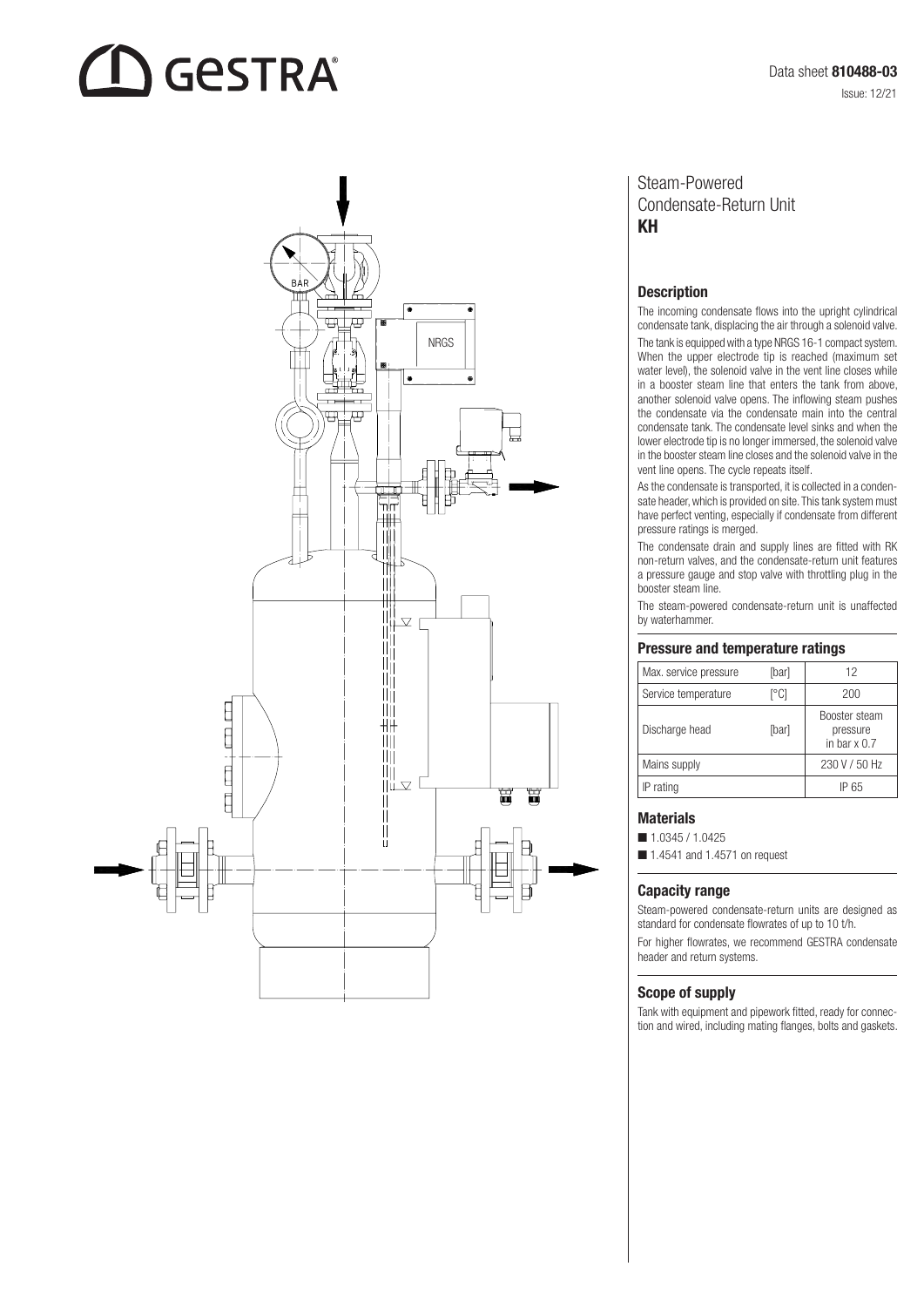#### **Design**

Tank of welded sheet steel. Inside untreated, outside with anti-rust coating on untreated substrate. Equipped with the necessary connections and sockets. The equipment sits on a support ring.

#### Scope of supply

Tank with equipment and pipework fitted, ready for connection and wired, including mating flanges, bolts and gaskets.

- **O** Condensate tank KH
- <sup>2</sup> Pressure gauge
- $\bigodot$  Multiple level control electrode
- **4** Terminal box KH-NRGS
- **6** Solenoid valve in vent line
- **6** Solenoid valve in booster steam line
- **O** Stop valve
- <sup>8</sup> Non-return valves RK 86

#### Equipment for GESTRA steam-powered condensate-return unit KH

Pressure gauge assembly G ½ consisting of pressure gauge G ½, housing  $\varnothing$  100 mm, indicating range 0 – 16 bar, pressure gauge isolating valve G ½, siphon G ½, trumpet form.

Compact system NRGS 16-1

Connection G 1.

GESTRA terminal box KH-NRGS. Solenoid valve for booster steam line and solenoid valve for vent line, positions "OPEN" / "CLOSED".

Solenoid valve 86720,

socket-type connection, valve body: brass, 0 – 16 bar, max. 200°C, 230 V, 50 Hz, normally closed, sealing material Teflon.

Stop valve GAV 63F-T,

PN 16, material 5.1301,

maintenance-free, with throttling plug.

GESTRA non-return valve type RK 86, wafer-type valve, body material 1.4317, valve disc of stainless steel.

#### Overview of steam-powered condensate-return unit KH